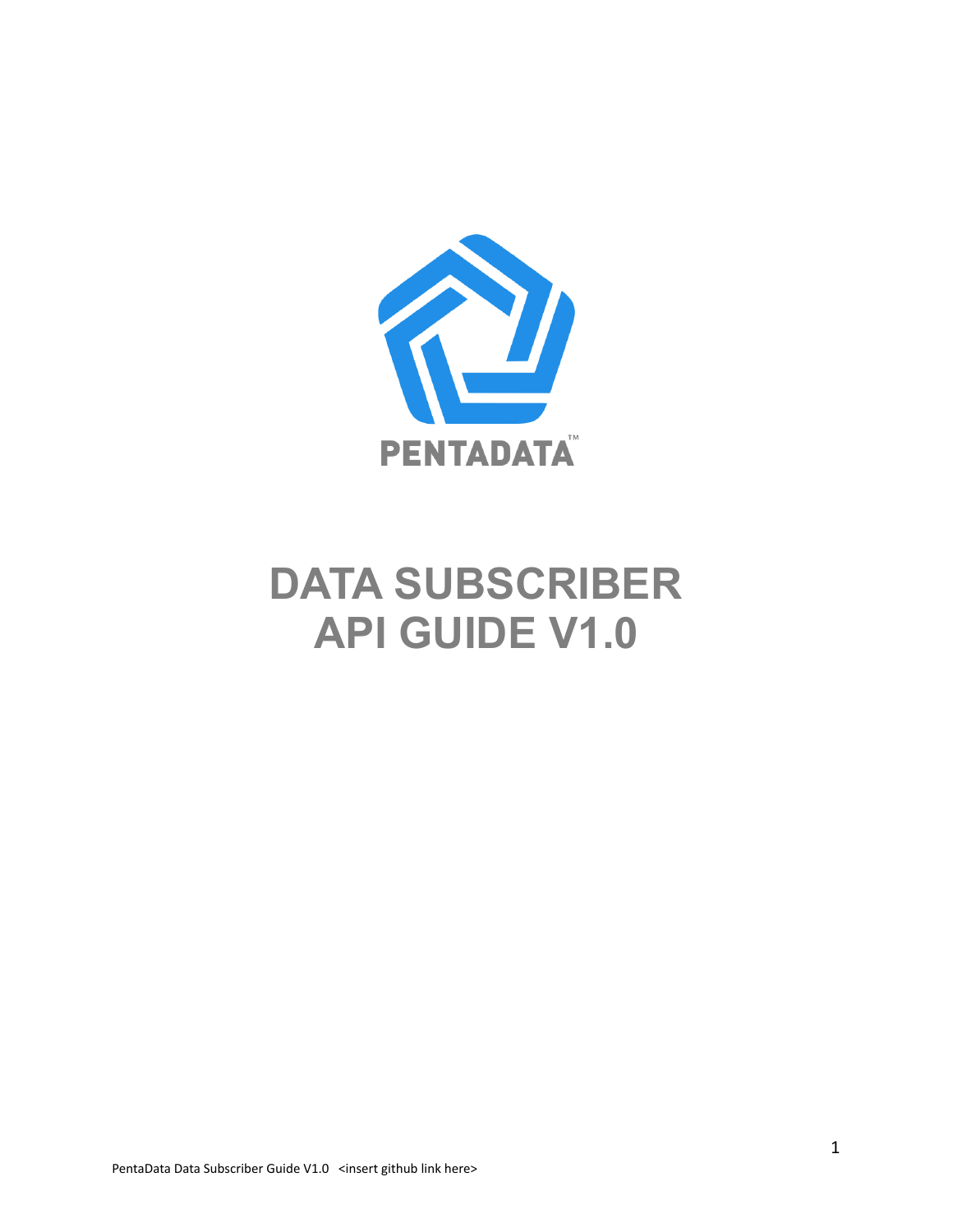# **TABLE OF CONTENTS**

### **ABOUT THIS GUIDE PAGE 3**

| <b>SECTION 1: ENROLLMENT</b>                                    |           |
|-----------------------------------------------------------------|-----------|
| <b>SECTION 2: REGISTER/LOGIN (AUTHORIZATION/AUTHENTICATION)</b> | $5 - 7$   |
| <b>SECTION 2.1: AUTHENTICATION</b>                              | $5 - 6$   |
| <b>SECTION 2.2: TOKEN</b>                                       |           |
| <b>SECTION 3: CARD ENROLLMENT</b>                               | $8-9$     |
| <b>SECTION 4: GET TRANSCATIONS</b>                              | 10        |
| <b>SECTION 5: GET CARD DETAILS</b>                              | 11        |
| <b>SECTION 6: MERCHANT ENROLLMENT &amp; LOCATION</b>            | $12 - 13$ |
| <b>SUBSECTION 6.1: MERCHANT ENROLLMENT</b>                      | 12        |
| <b>SUBSECTION 6.2:ADD MERCHANT LOCATION</b>                     | 13        |
| <b>SECTION 7: GET MERCHANT TRANSACTIONS</b>                     | 14        |
| <b>SECTION 8: MERCHANT DISCOVER</b>                             | 15        |
| <b>SECTION 9: BANK ACCOUNT ENROLLMENT</b>                       | 16        |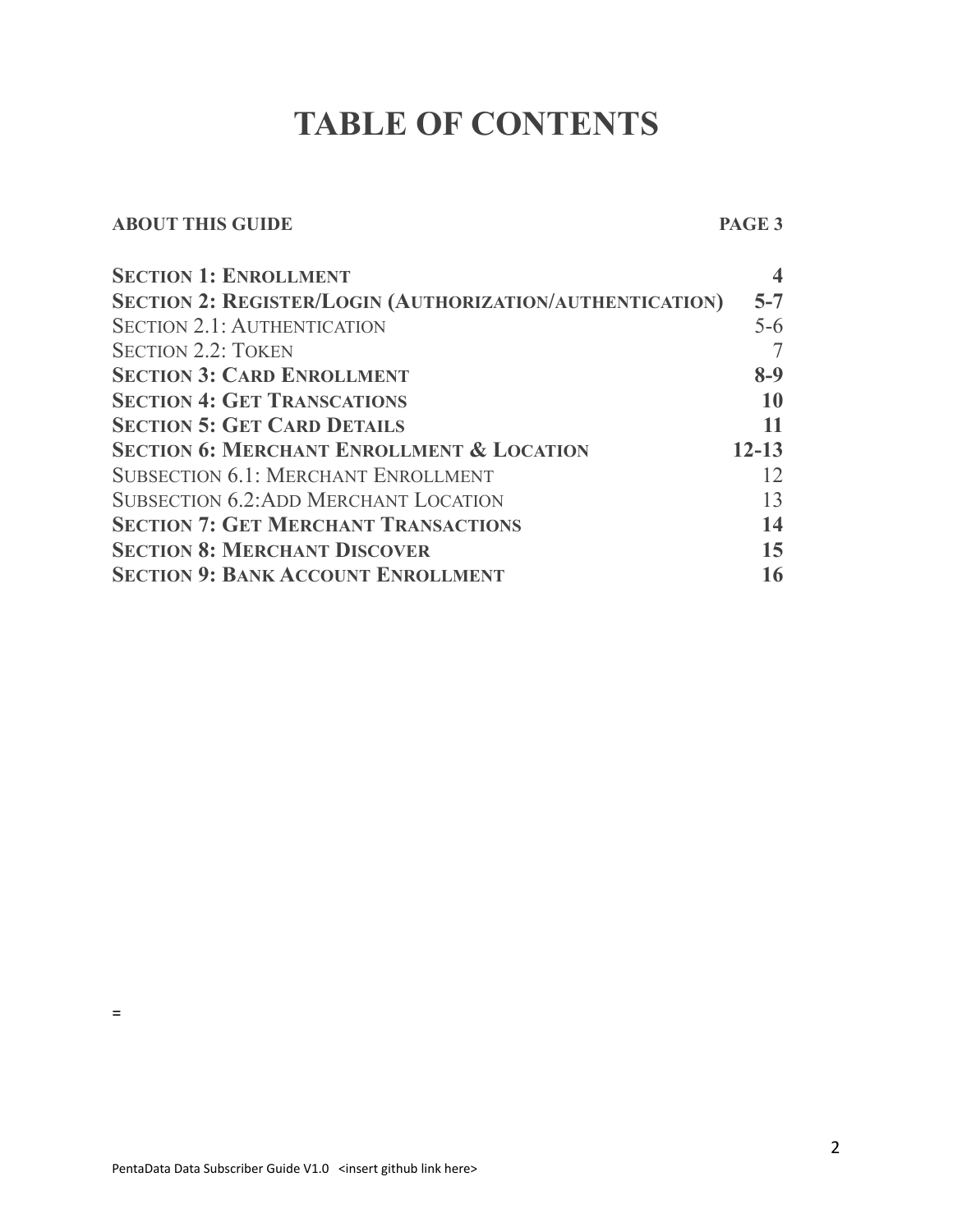### **ABOUT THIS GUIDE.**



The purpose of this document is to provide any information that you would need to integrate with our API endpoints. If you are not able to find the information you are looking for, or have any questions, please refer to our Help Center. Our Quickstart guide gives you a step by step walk through for your entire PentaData integration process. Please be sure to review our Privacy Policy before using our API production.

Developer Workflow:

| <b>REGISTER</b>              | <b>/SUBSCRIBER/SIGNUP #POST</b>                          |
|------------------------------|----------------------------------------------------------|
| <b>LOGIN</b>                 | <b>/SUBSCRIBER/LOGIN #POST</b>                           |
| <b>ENROLL CARD</b>           | /CARD #POST                                              |
| <b>GET CARD DETAILS</b>      | $/CARD/SD$ #GET                                          |
| <b>CARD TRANSACTIONS</b>     | /CARD/ <id>/TRANSACTIONS #GET</id>                       |
| <b>ENROLL MERCHANT</b>       | <b>MERCHANT #POST</b>                                    |
| <b>CREATE LOCATION</b>       | <b>/MERCHANT/LOCATION #POST</b>                          |
| <b>MERCHANT TRANSACTIONS</b> | /MERCHANT/ <id>/TRANSACTIONS<br/><math>\#GET</math></id> |
| <b>MERCHANT DISCOVER</b>     | <b>/MERCHANT/DISCOVER?</b><br>MERCHID= <id>#GET</id>     |
| <b>ENROLL BANK ACCOUNT</b>   | <b>ACCOUNT #POST</b>                                     |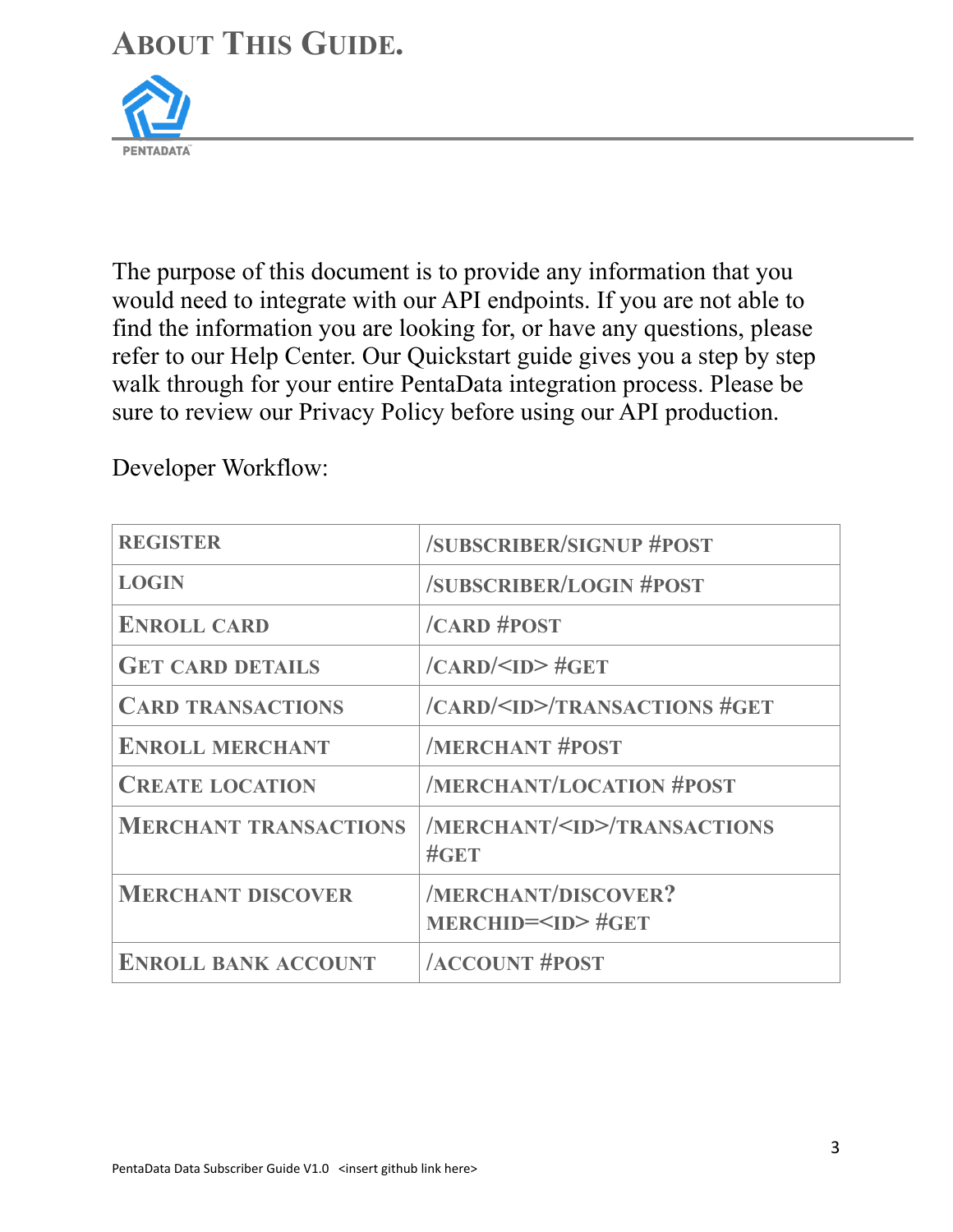# **1. ENROLLMENT.**



API Keys and Authentication

To gain access to the PentaData API, you will need to create an account on our dashboard.

[www.PentaDatainc.com/signup](http://www.PentaDatainc.com/signup)

### <ENTER SCREEN SHOT HERE OF SIGNUP PAGE>

Once the signup process is complete, you will be provided with a live client\_id, secret and public\_key via the dashboard.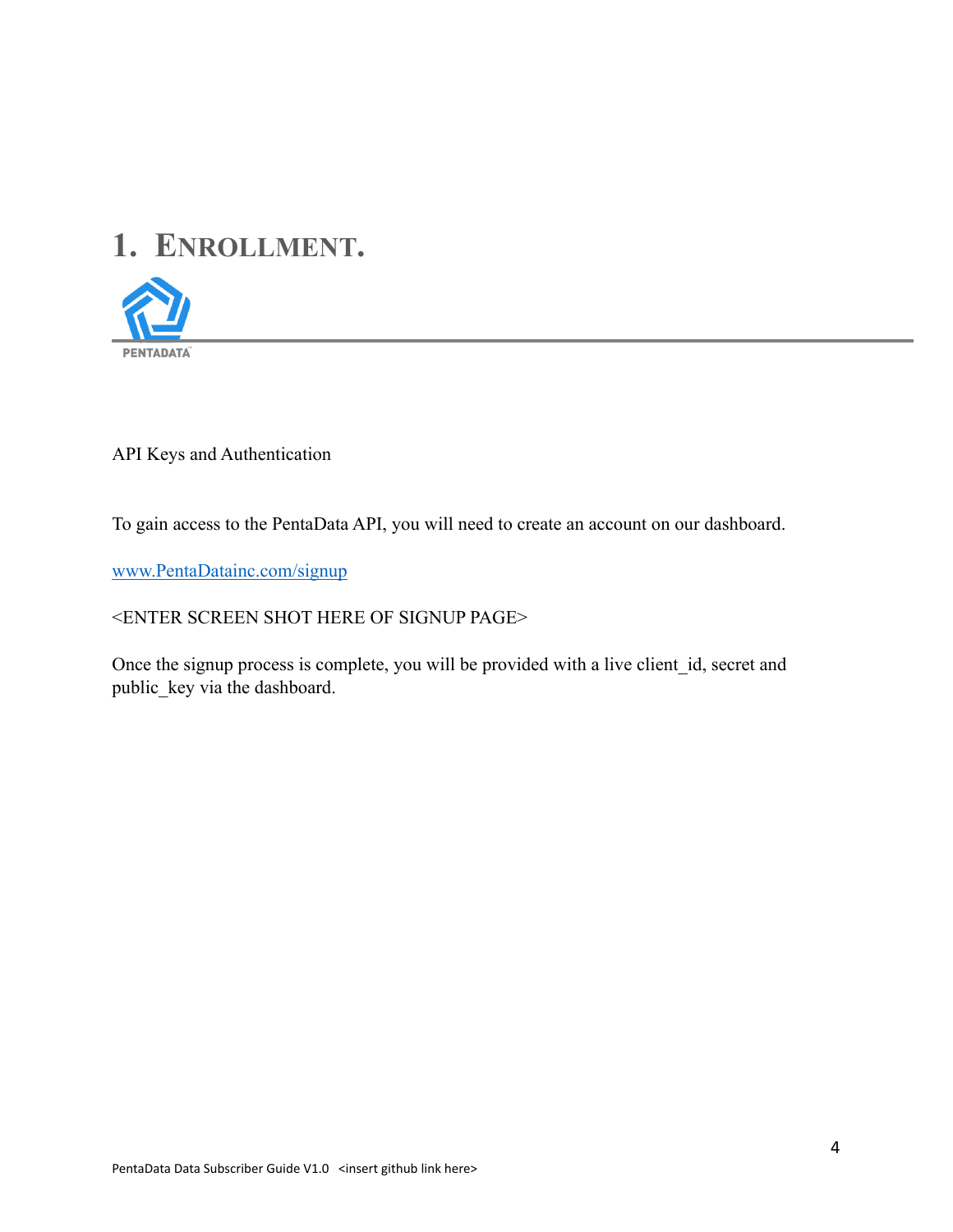### **2. REGISTER/LOGIN**



### 2.1 Authentication/Authorization

Authentication is needed for requests to Pentadata's API or when utilizing one of our endpoints. Json Web Token (JWT) technology is used to verify your identity (authentication) and to confirm the requested operation (authorization).

\* Obtain a JWT by logging in with your email and API-key

\*All headers on your future requests must include the JWT

Look up your secret key on your dashboard

<Insert screenshot of dashboard where to access secret key>

The login endpoint is available at

### **/subscriber/login/**

and it accepts POST requests, with application/json content and a payload with fields "email" and "key".

### **In cUrl:**

```
curl -X POST \setminusADD-URL-HERE/subscriber/login/ \ 
-H 'Content-Type: application/json' \ 
-d '{"email": "ADD-EMAIL", "api_key": "ADD-SECRET-KEY"}'
```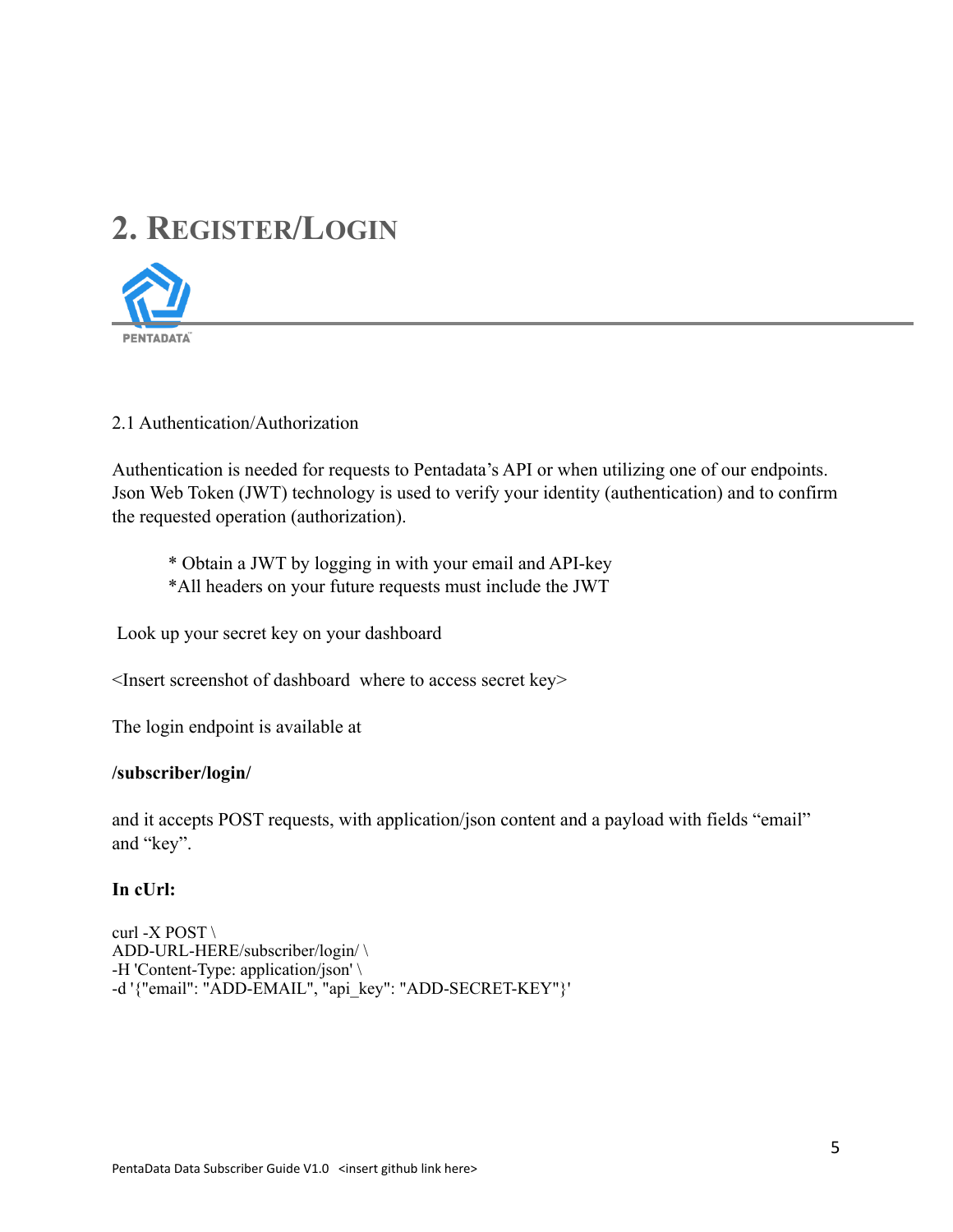# **2. REGISTER/LOGIN**



### **In Python:**

```
## Change these values 
email = \frac{1}{x} # Your subscriber email
api key = 'a***' # Your Pentadata API-KEY
url = ' # Pentadata base URL 
## 
headers = {
   'Content-Type': 'application/json', 
  'Authorization': 'Bearer ' + api key
} 
endpoint = '/subscriber/login/' 
payload = {
   'email': email, 
  'api key': api key,
} 
response = requests.post( 
  \bar{u}rl + endpoint,
   headers={'Content-Type': 'application/json'}, 
   json=payload, 
)
```
If your data is validated then Pentadata server will respond with the token and a message, e.g.,

```
{ 
"error": null,
"token": "eyJ********_f3Qo", 
"validity_seconds": 18000 
}
```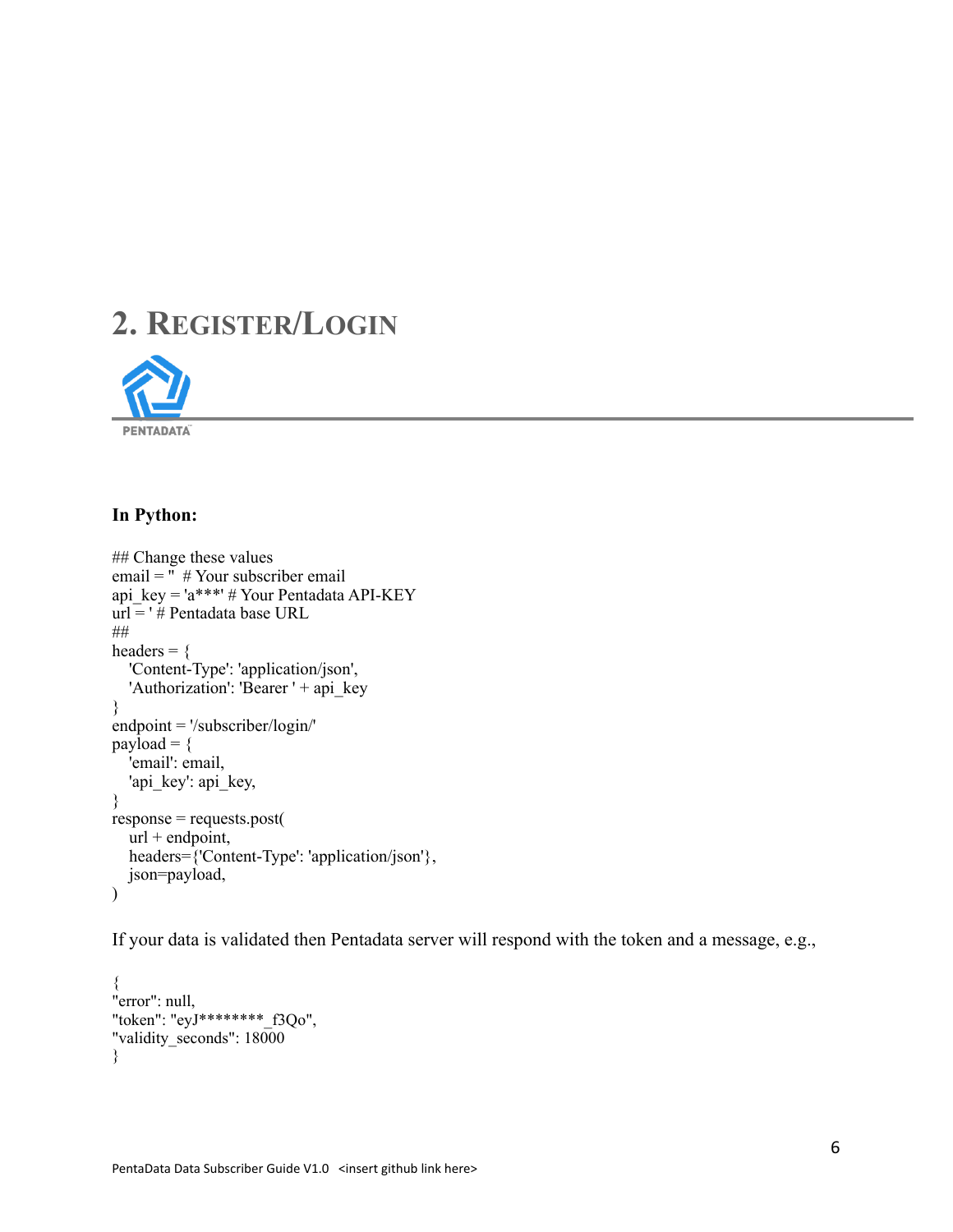### **2. REGISTER/LOGIN**



### 2.2 Token Use

Grab the token from our server and include it in the header of all future requests

Your HTTP headers must be like the following ones.

### **In cUrl:**

curl  $\setminus$ URL/ENDPOINT/ \ -H 'Content-Type: application/json' \ -H 'Authorization: Bearer ADD-TOKEN-HERE' # more headers and request payload

### **In Python**

```
headers = {
   'Content-Type': 'application/json', 
   'Authorization': f'Bearer {token}', 
}
```
From this moment on, all your requests will be authenticated and authorized based on the token in the headers. If the token has expired, the server will tell you with an error message and you can request a new one.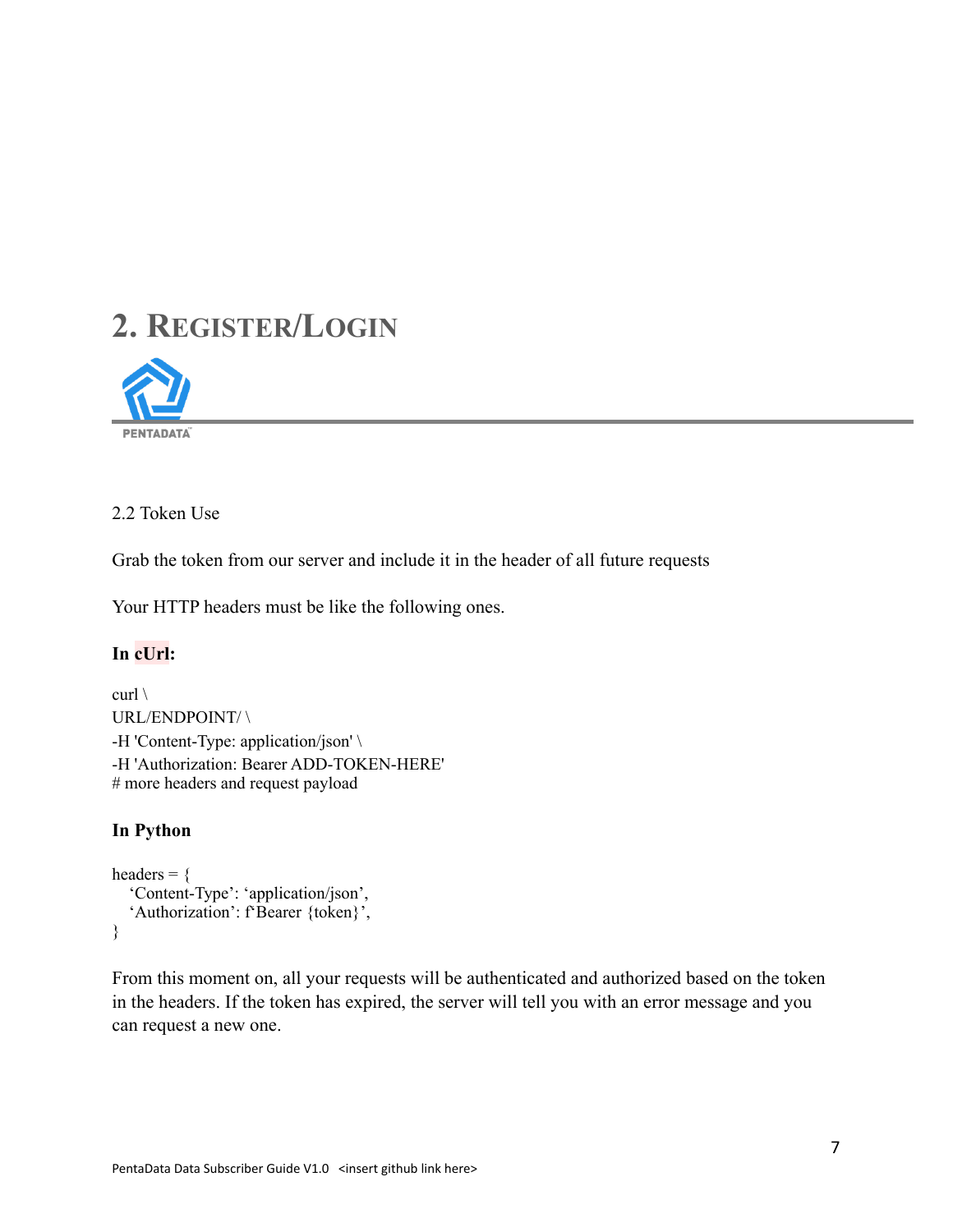### **3. CARD ENROLLMENT**



Enrolling a card means registering a card's 16-digit number, also known as Primary Account Number (PAN) with our API.

- For security issues, you must enter the PAN on our secure website interface after logging in. You should send the PAN via API as it will be rejected. If your needs are different, please reach out to your onboarding representative.
- The "cardId" is a numeric value, unrelated to the PAN, that will have to used in future to safely refer to this card. We don't store the PAN in our servers. You will be able to look up each "cardId" from your dashboard, along with non-sensitive information (e.g., last four digits).

### /card

The request payload must contain:

- The PAN (16 digits), "pan".
- Cardholder's first name, "firstName".
- Cardholder's last name, "lastName".
- Expiration month (2 digits), "expMonth".
- Expiration year (2 digits), "expYear".
- The country code, "countryCode". E.g., "USA".

For example:

### **In cUrl:**

curl –X POST \ URL/card/link # all headers here, with JTW -d  $\langle \rangle$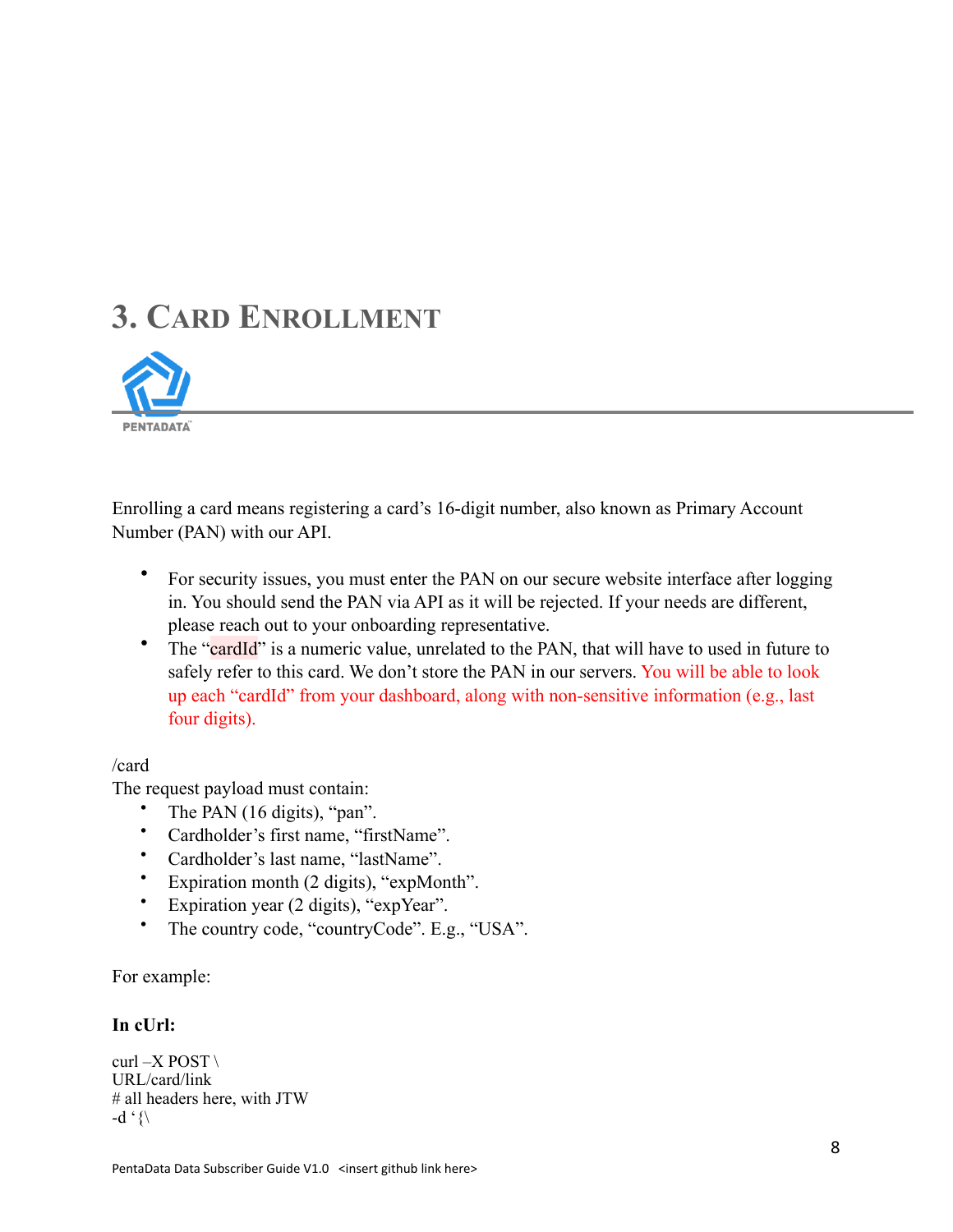```
"pan":"4444444444441111",\
"firstName": "Jane",\ 
"lastName": "Doe",\ 
"expMonth": 11,
"expYear":2023,\
"countryCode": "USA"\ 
}'
```
### **3. CARD ENROLLMENT**



#### **In Python**

```
endpoint = \frac{1}{\cosh(1)}payload = {
    'PAN': 4444444444441111, 
    'expMonth': 1, 
    'expYear': 2023, 
    'firstName': 'Jane', 
    'lastName': 'Doe', 
    'countryCode': 'USA', 
} 
headers = {
    'Content-Type': 'application/json', 
   'Authorization': f'Bearer {JWT}',
} 
resp = requests.post( 
   \overline{URL} + \overline{endpoint},
    headers=headers, 
   json=payload, 
\mathcal{L}
```
If the enrollment operation succeeds, then our API will respond with a message like the following

```
{ 
"error": null,
"message": "Card linked",
"cardId": 81348
}
```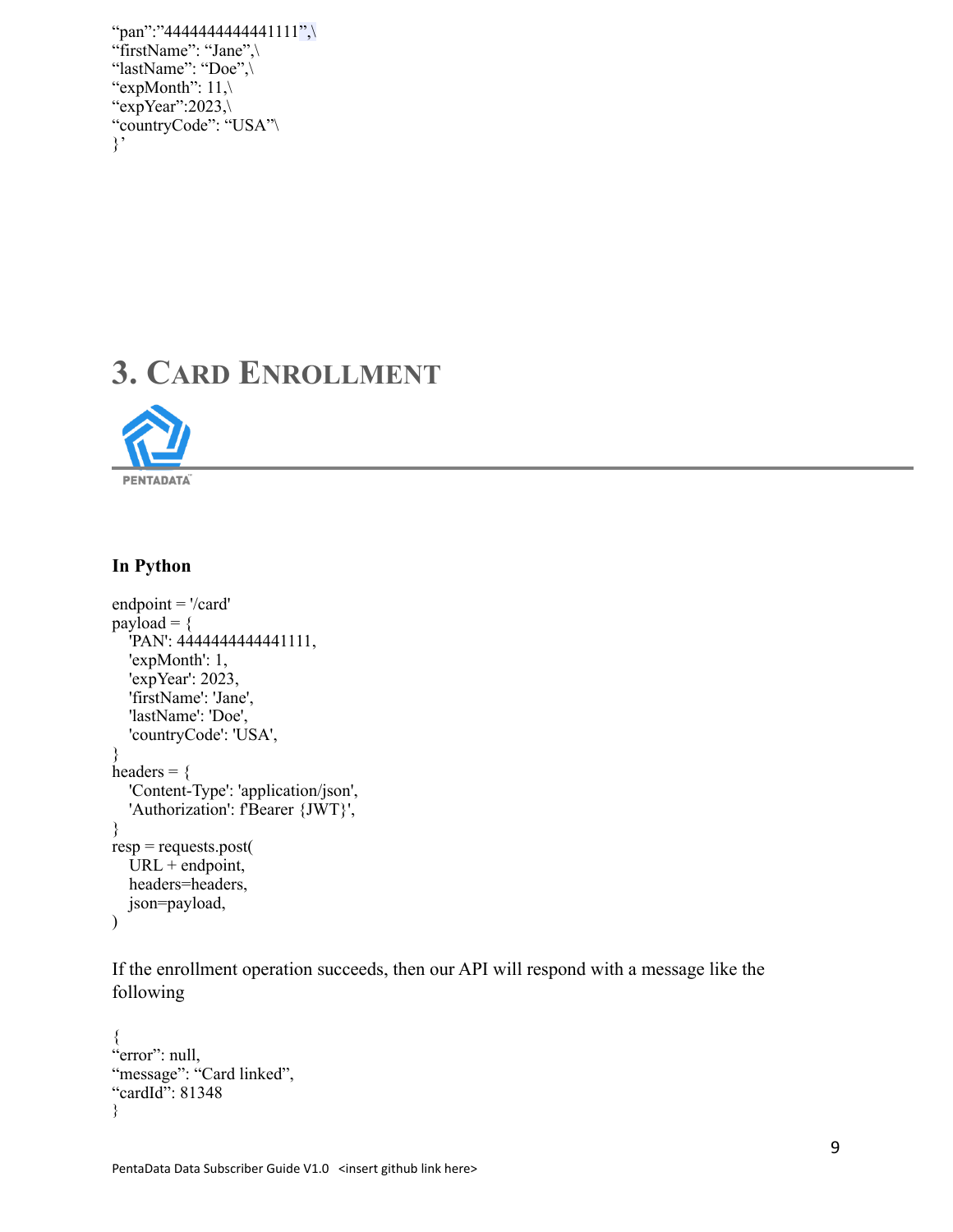# **4. GET TRANSACTIONS**



By sending a request to this endpoint, you will be able to retrieve a list of transactions for a given card. (You must have enrolled the same card previously)

The endpoint accepts GET requests and is available at:

/card/<id>/transactions

Where  $\leq id$  must be a valid "cardId" of a card that was enrolled by you. Requests for cards that weren't enrolled within your account will be rejected (in other words, you can't just type random numbers as cardId).

The payload should be empty for these requests but remember to add your JWT in the headers.

For example:

### **In cUrl:**

```
curl \setminusURL/card/534863/transactions \ 
-H 'Content-Type: application/json' \ 
-H 'Authorization: Bearer eyJ********0E'
```
### **In Phyton:**

endpoint =  $f/card/{\text{card}}$  id}/transactions' headers  $=$  {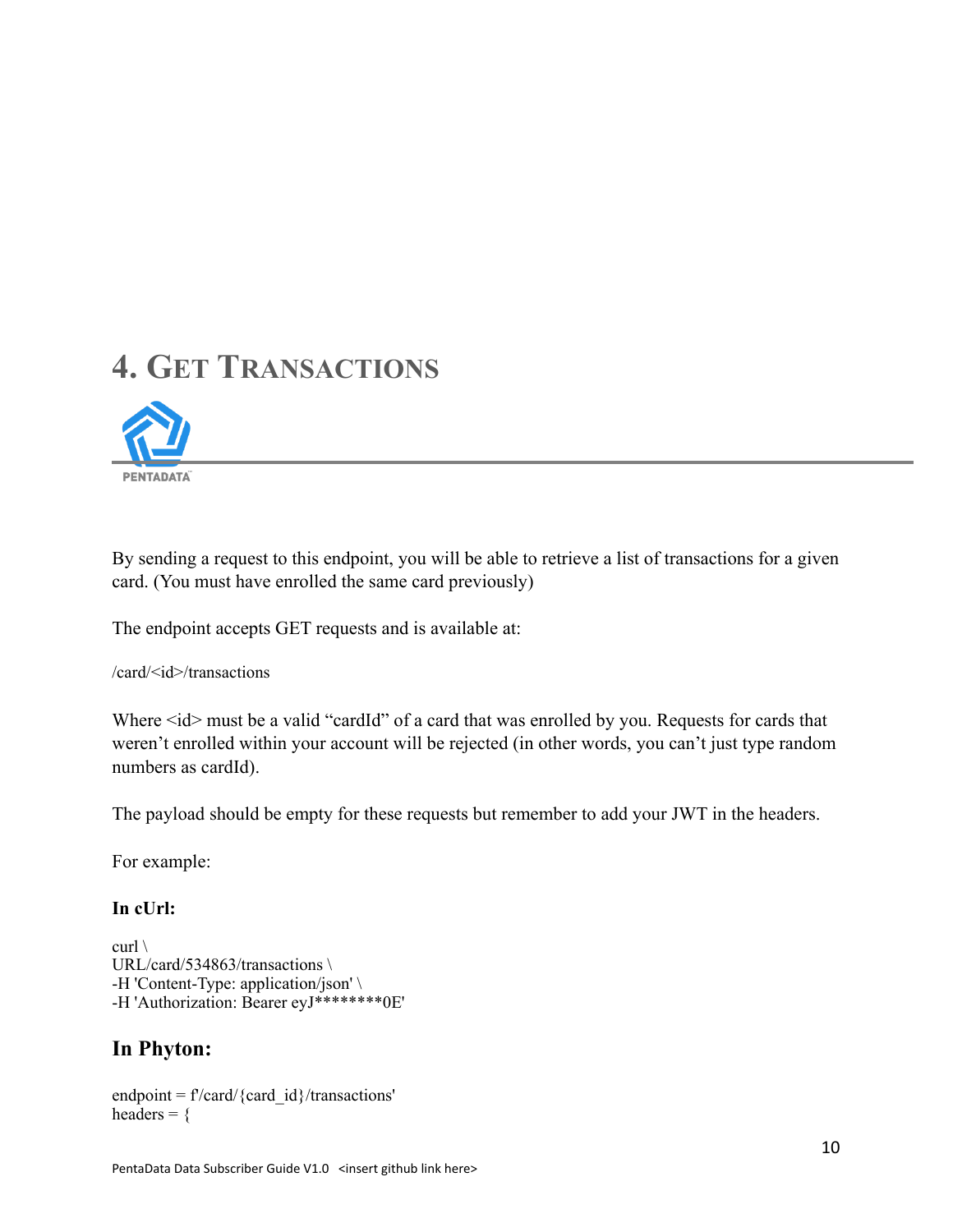```
 'Content-Type': 'application/json', 
   'Authorization': f'Bearer {JWT}', 
} 
resp = requests.get(URL + endpoint,
   headers=headers, 
\lambda
```
If the request is correct, then the server will respond with a list of transactions. Each of them contains fields such as:

- "createdAt", the timestamp of the transaction.
- "pending", true or false.
- "amount".
- "street", "city", "country", "streetNo", "zip", of the merchant's location.
- "merchantName".

### **5. GET CARD DETAILS**



This endpoint allows you to double check non-sensitive card details. You should use it primarily to make sure that the cardID you have corresponded to the correct card.

The endpoint accepts GET requests and is available at:

 $\ell$ card $\ell$ id $\geq$ 

Here too, the card must have been enrolled by you, and the request you send must contain a valid token.

For Example:

### **In cUrl:**

curl  $\setminus$ URL/card/42344/ $\backslash$ -H 'Content-Type: application/json' \ -H 'Authorization: Bearer eyJ\*\*\*\*\*\*\*\*0E'

### I**n case of correct request, the server will respond with non-sensitive card details.**

#### **For example:**

```
{ 
"cardId": 42344,
"lastFour": 1111,
```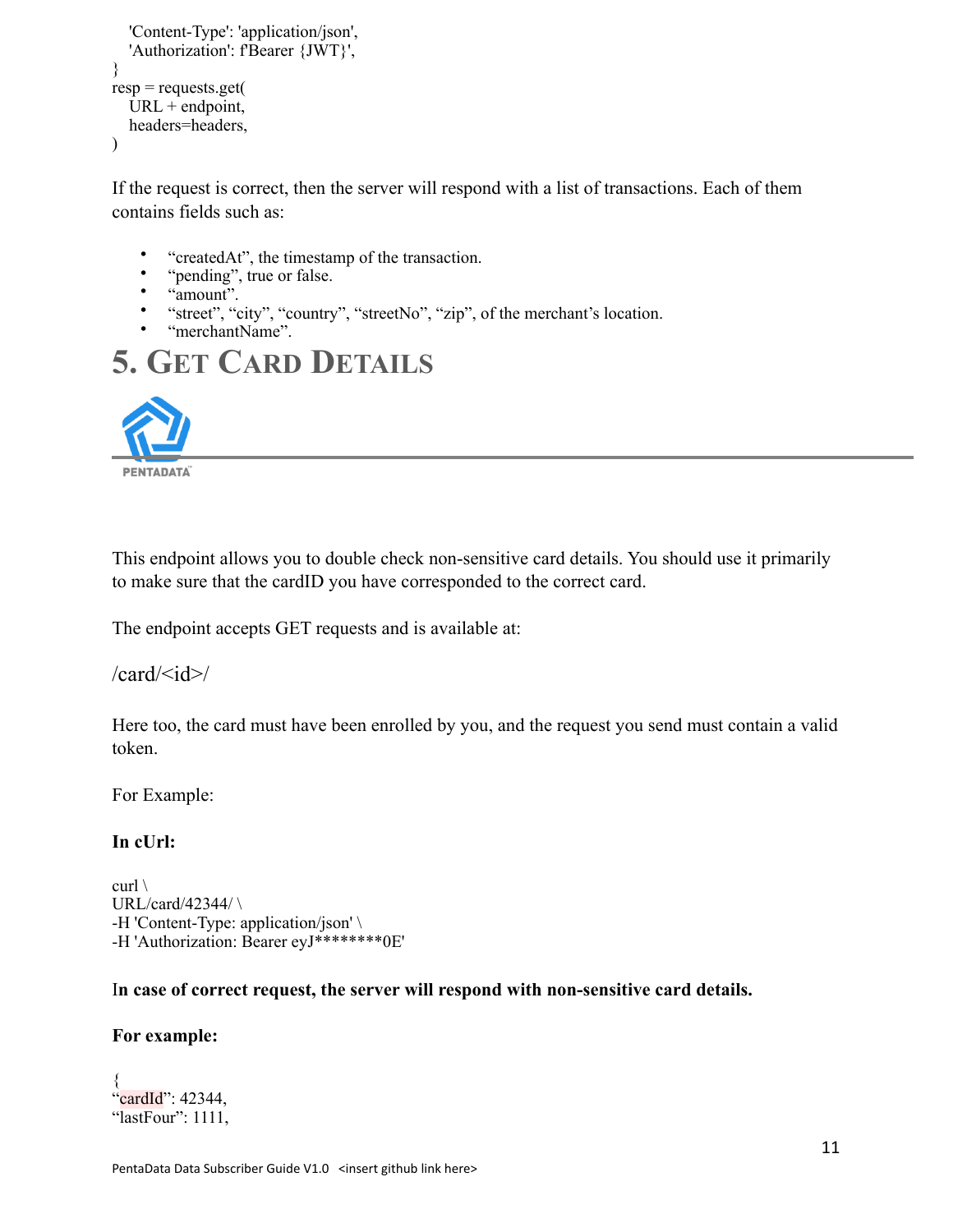"firstName": "Jane", "lastName": "Doe", "expMonth": 12, "expYear": 2023, "enrolledAt": 20200101-0800, }

### **6. MERCHANT ENROLLMENT & LOCATION**



6.1 Merchant Enrollment

The merchant enrollment endpoint allows a subscriber to register a merchant. This is needed to look up transactions at your store location. You will need a live account with PentaData and a valid API token (JWT). See Section 1.

To enroll as a merchant, you can query the endpoint

/merchant/

that accepts POST requests.

For example:

**In cUrl:** 

curl –X POST  $\setminus$ URL/merchant/enroll/ \ -H 'Authorization: Bearer Xx883\*\*\*\*\*\*q3m9384"

**If the request is accepted, our server will respond with a message like the one below. Otherwise, it will send an error message and you should correct your request based on it, before trying again.** 

```
{ 
"error": null,
"message": "Merchant enrolled",
"mechantId": 849412
}
```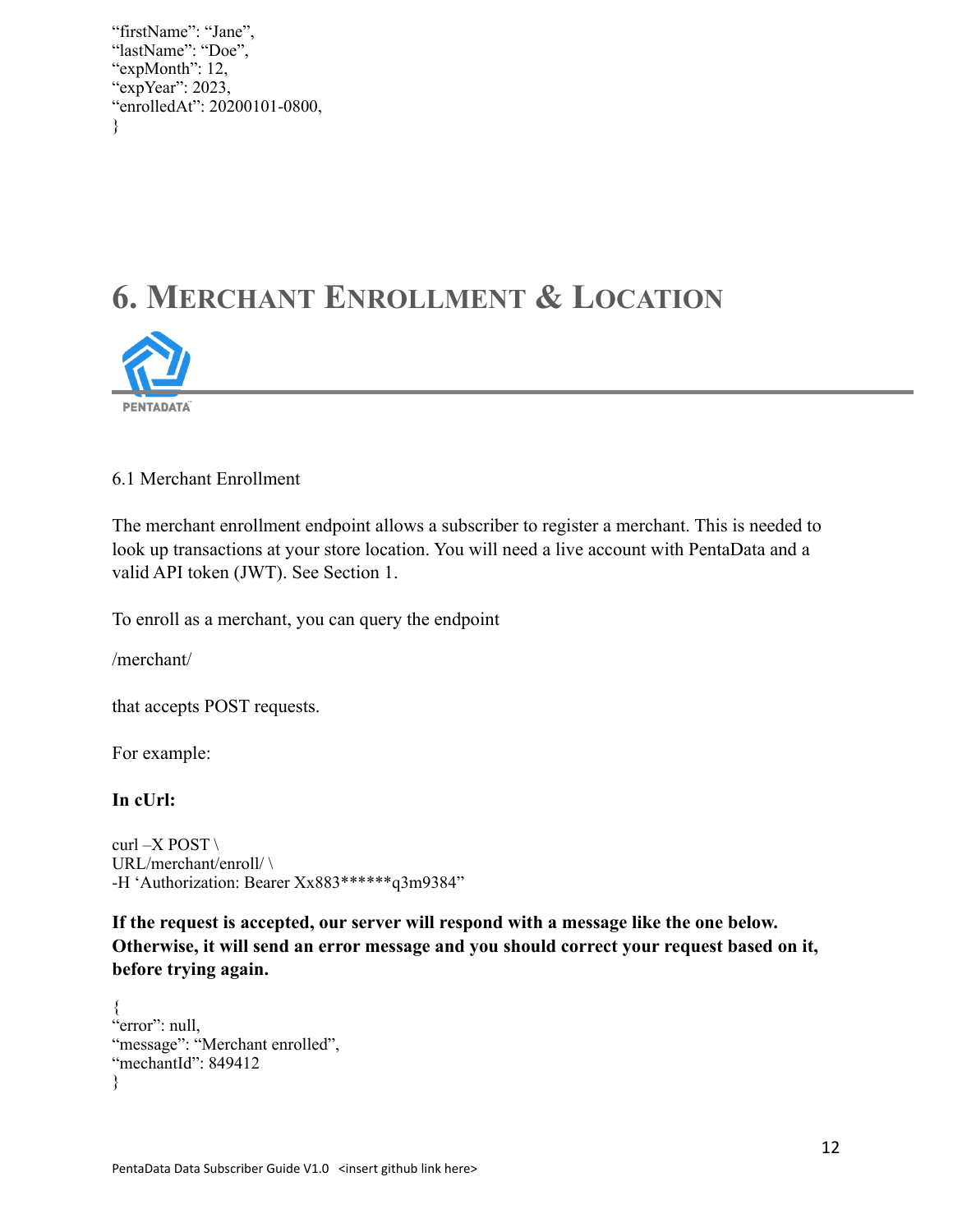# **6. MERCHANT ENROLLMENT & LOCATION**



### 6.2 Add Merchant Location

This step is needed if you need to retrieve transactions at certain merchant locations.

To add a new location, send a POST request to the endpoint at

#### /merchant/location/

Along with your current api token (JWT) and the following location details: If you correctly provide the first five, then the last two can be skipped

- **Street**
- Street Number<br>• Country
- Country
- Zip code
- City
- Latitude
- Longitude

For example:

### **In cUrl:**

```
curl -X POST \setminusURL/merchant/location \ 
-H 'Content-Type: application/json' \ 
-H 'Authorization: Bearer eyJ*********kd4' \ 
-d '\{\}"location": {\ 
"countryCode": "GBR",\ 
"street": "Liverpool St",
"streetNo": "162",
"city": "London",\ 
"zip": "AAA 001"\
}\ 
}'
```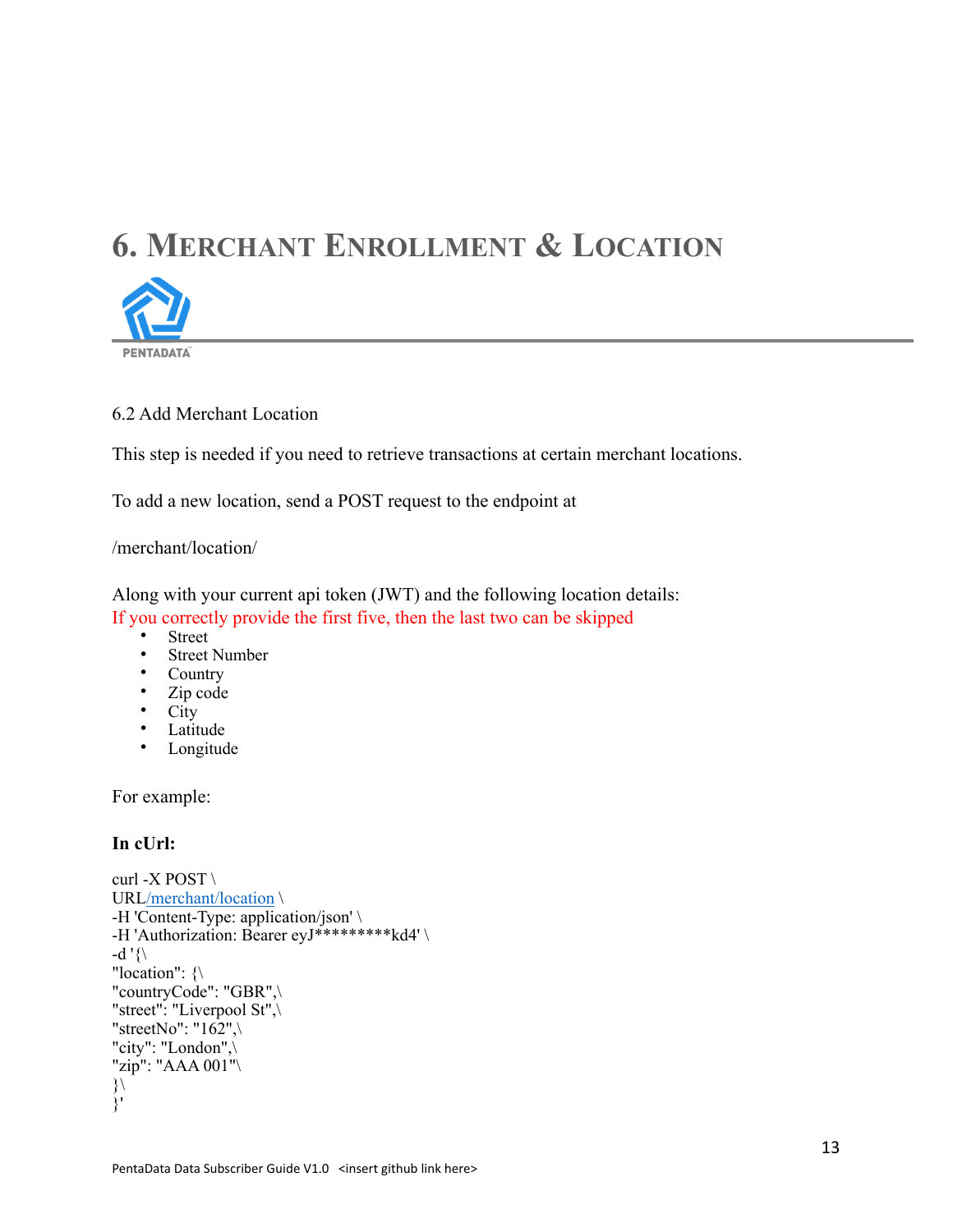You will receive a message like this from our server to let you know if the location was created successfully:

```
{ 
"error": null, 
"message": "Location created",
"locationId": 2384347234 
}
```
# **7. GET MERCHANT TRANSACTIONS.**



This endpoint allows you to get a list of transactions from all your merchant locations

Send a GET request to

/merchant/<id>/transactions/

Where  $\langle id \rangle$  must be your own "merchantId", that was returned to you when you enrolled as a merchant. You can look it up in your dashboard.

For example:

### **In cUrl:**

curl  $\setminus$ URL/merchant/213/transactions \ -H 'Content-Type: application/json' -H 'Authorization: Bearer eyJ0\*\*\*\*\*\*\*d0E'

Our server will respond with a list of transactions. Each item in the list will contain fields such as

- "amount".
- "createdAt".
- "locationId".
- "street", "streetNo", "city", "country", "zip", referred to the location.
- "lastFour", referred to the card used in the transaction.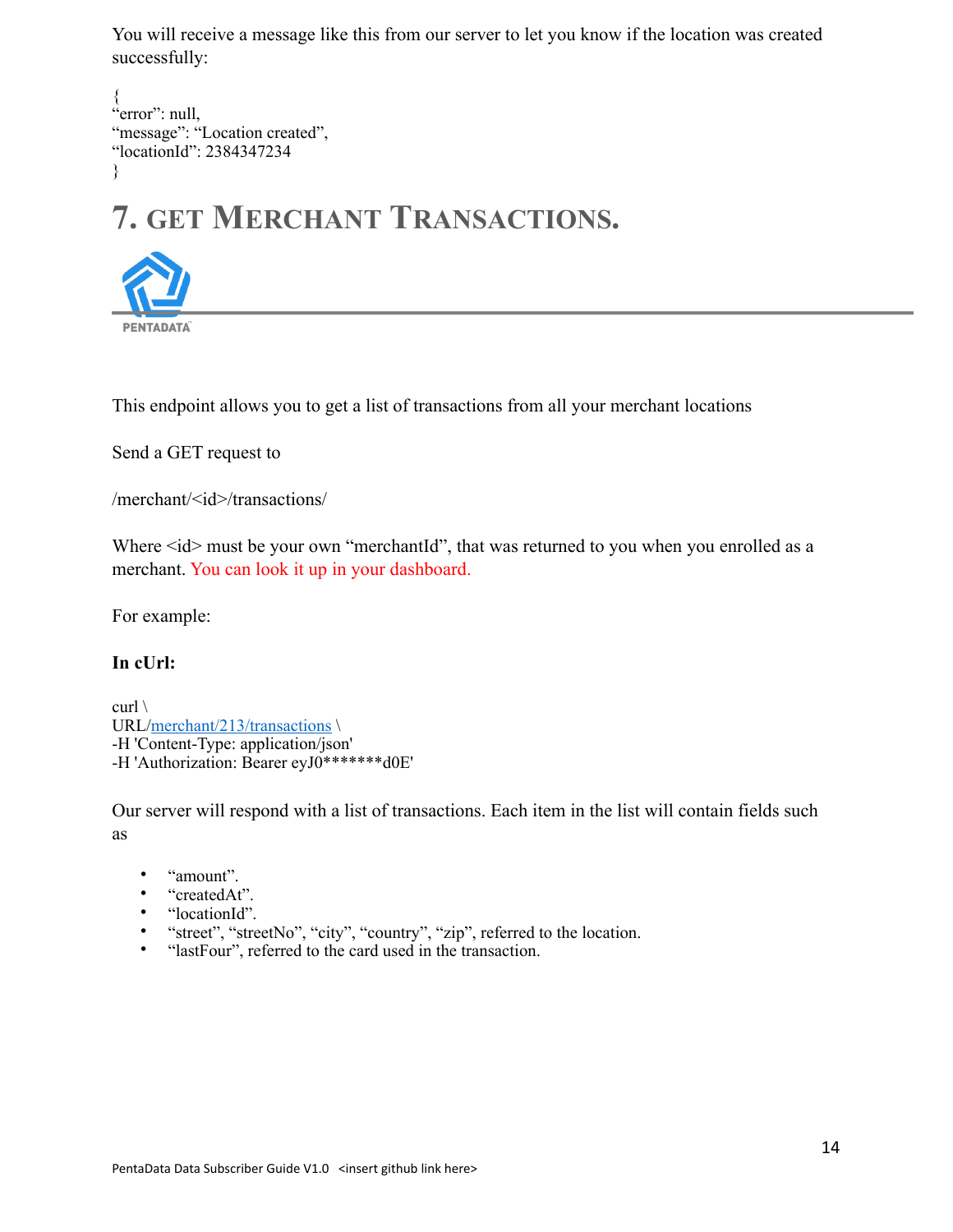### **8. MERCHANT DISCOVER**



This endpoint allows you to look up a merchant's detail with only their ID on a card statement.

GET requests is available at /merchant/discover?merchid=<ADD-ID>

For example:

### **In cUrl:**

```
curl \setminusURL/merchant/discover\?merchId\=DOLIUMPTYLTDWELSHPOOLWA \ 
-H 'Content-Type: application/json' \ 
-H 'Authorization: Bearer eyJ0**********Cn246E'
```
### **And in Python:**

```
endpoint = "/merchant/discover" 
params = {"merchId": "DOLIUMPTYLTDWELSHPOOLWA"} 
headers = \{\} # set content-type and authorization like above
resp = requests.get(url + endpoint, headers=headers, 
   params=params 
\lambda
```
If a match is found for that merchant ID, the response will be like the following one:

```
{ 
"result": { 
   "merchants": [ 
\left\{\right\} "ID": "DOLIUMPTYLTDWELSHPOOLWA", 
     "address": "UNIT 2 248 WELSHPOOL RD", 
 "category": "5533 - AUTOMOTIVE PARTS ACCESSORIES STORES", 
 "city": "WELSHPOOL", 
     "comment": 100, 
     "confScore": 100, 
     "countryCode": "AUS", 
 "countryName": "AUSTRALIA", 
 "dbaName": "DOLIUM PTY LTD", 
     "locationId": 344147943,
```